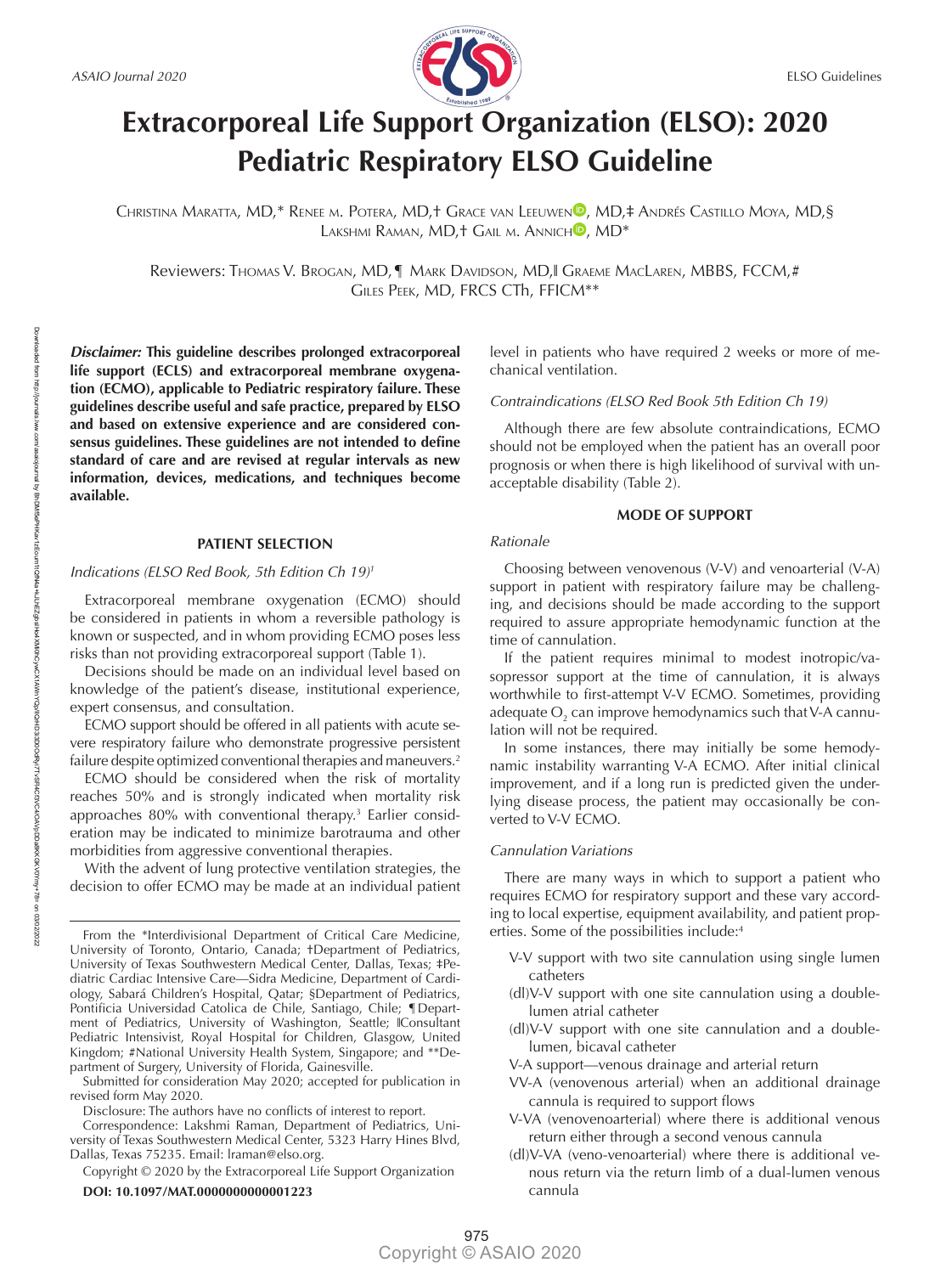In ECMO centers that cannot access double-lumen cannulae, single-cannula two-vessel (femoral drainage and internal jugular return) V-V ECMO is appropriate. In small children, this may be more difficult as small femoral vessels may limit cannula size that prove inadequate to provide full ECMO support. On occasion, drainage from the jugular vein and return through the smaller femoral vein may provide better support.

V-V support may be challenging in small children because of body habitus variability resulting in challenges with bicaval catheter placement as one size does not fit all. Additionally, availability of dual lumen catheters is not universal to each ECMO center. As such, in patients where the femoral vessels cannot house cannulae large enough to fully support complete respiratory nor cardiorespiratory failure, V-A cannulation through the neck may be the most appropriate option. However, many centers have reported success in supporting these children with (dl) V-V and two cannulae ECMO techniques, therefore, the type and site of cannulation is a decision made on a case-by-case basis by the ECMO team and those performing the cannulation.

In older pediatric patients who require hemodynamic support, optimal ECMO support can be accomplished by the (dl) V-VA method: *i.e.*, *via* the femoral artery plus a dual lumen venous cannula in the internal jugular, or two-vessel venous cannulation of the internal jugular and femoral vein (V-VA support). This is usually considered in cases of severe refractory sepsis where upon return of myocardial function, the arterial cannula can be removed leaving the patient on V-V ECMO for the rest of the run.

- In V-VA support, as in femoral V-A ECMO, it is essential to ensure adequate oxygen delivery to the brain and heart. This should be undertaken by monitoring pulse oximetry placed on the right hand (or ear), if possible, near infrared spectroscopy (NIRS) monitor on the forehead, and *via* arterial blood gas analysis from a line in the right radial artery.
- The amount of flow from the femoral arterial cannula retrograde up the aorta in a VV-A approach will depend on native cardiac function. Upon the return of native cardiac function, competition will begin to be observed and the patient will be desaturated above the abdomen (Harlequin syndrome). To minimize differential cyanosis, the approach can be to change the proximal venous drain, which is in the jugular vein to an arterial return cannula making it V-VA. The additional return cannula in the superior vena cava (SVC) will ensure that oxygenated blood perfuses the upper body, notably the cerebral and coronary circulation. Differential cyanosis should be monitored for, with a right radial arterial line and NIRS when possible.

# *Cannulation (ELSO Red Book 5th Edition Ch 20)*

Cannulation may be achieved by direct cut down, percutaneous cannulation or by Semi-Seldinger technique. A bolus of heparin (25–100 U/kg) should be given before cannula placement, even if the patient is coagulopathic or bleeding.

(dl)V-V access may be achieved with a double lumen catheter placed into the right atrium *via* the right internal jugular vein. Cannulation of the left internal jugular vein should only be undertaken with surgical expertise, as it carries a risk of SVC perforation.

The tip of a dual-lumen catheter will vary depending on manufacturer specifics.

Fluoroscopy or echocardiography are highly recommended when placing a bicaval dual-lumen cannula in children. This is to confirm placement of the wire within the inferior vena cava (IVC) and to ensure that it hasn't migrated into the hepatic vein, as it frequently does in young patients. When placing a bicaval duallumen catheter, a modified cut down approach might be used as it allows for placement of the needle into the internal jugular vein and to facilitate the placement of the guide wire into the IVC.

There are many considerations and challenges with selecting the appropriate mode, cannula size, and cannulation site in pediatrics. Some additional considerations should be given to the addition of a cephalad venous cannula for venous drainage from the head, the addition of lower limb perfusion cannula for adequate distal perfusion if femoral arterial cannulation is used, as well as the potential for reconstruction of the neck vessels after cannulation (Table 3).

Recirculation can be limited by using the femoral site for drainage and the right internal jugular vein site for reinfusion.

# *Circuit and Cannulae (see Separate Guideline)*

When cannulating a pediatric patient for ECMO, the team should attempt to place the largest venous drainage and largest return cannula possible to be able to achieve adequate maximum flows.

Whenever possible, the team should choose cannulae that will provide complete respiratory support and meet metabolic demands, as monitored by SvO $_2$  and lactate.

## **MANAGEMENT DURING ECMO**

*Circuit Management (see Separate Guideline)*

## **Patient management**

 *A. Blood flow (ELSO Red Book 5th Edition Ch 4):* During V-V ECMO, oxygenated blood from the pump is returned to the body where it is mixed with deoxygenated blood from systemic venous return. This results in a systemic arterial saturation of 75%–85%. As native lung function improves, the systemic arterial saturation increases.

During V-A ECMO, the proportion of infused oxygenated blood to native aortic blood is significantly higher, leading to a normal systemic arterial saturation, but the oxygenated blood may not be evenly distributed especially as native cardiac output returns leading to differential hypoxia (Table 4).

*B. Gas exchange (ELSO Red Book 5th Edition Ch 4):* At the initiation of ECMO, whether it be V-V or V-A, hypercarbia should be corrected slowly to avoid rapid changes in cerebral perfusion (*e.g.,* over 4–8 hours).

Carbon dioxide clearance is dependent on sweep gas flow. Oxygenation is primarily determined by circuit blood flow rate, total cardiac output, and hemoglobin levels (Table 5).

# *C. Hemodynamics (ELSO Red Book 5th Edition Chapters 4, 13, and 22):*

**a.** *Venovenous ECMO* V-V ECMO does not provide the patient with direct hemodynamic support, it will however provide improved conditions for ventricular function by providing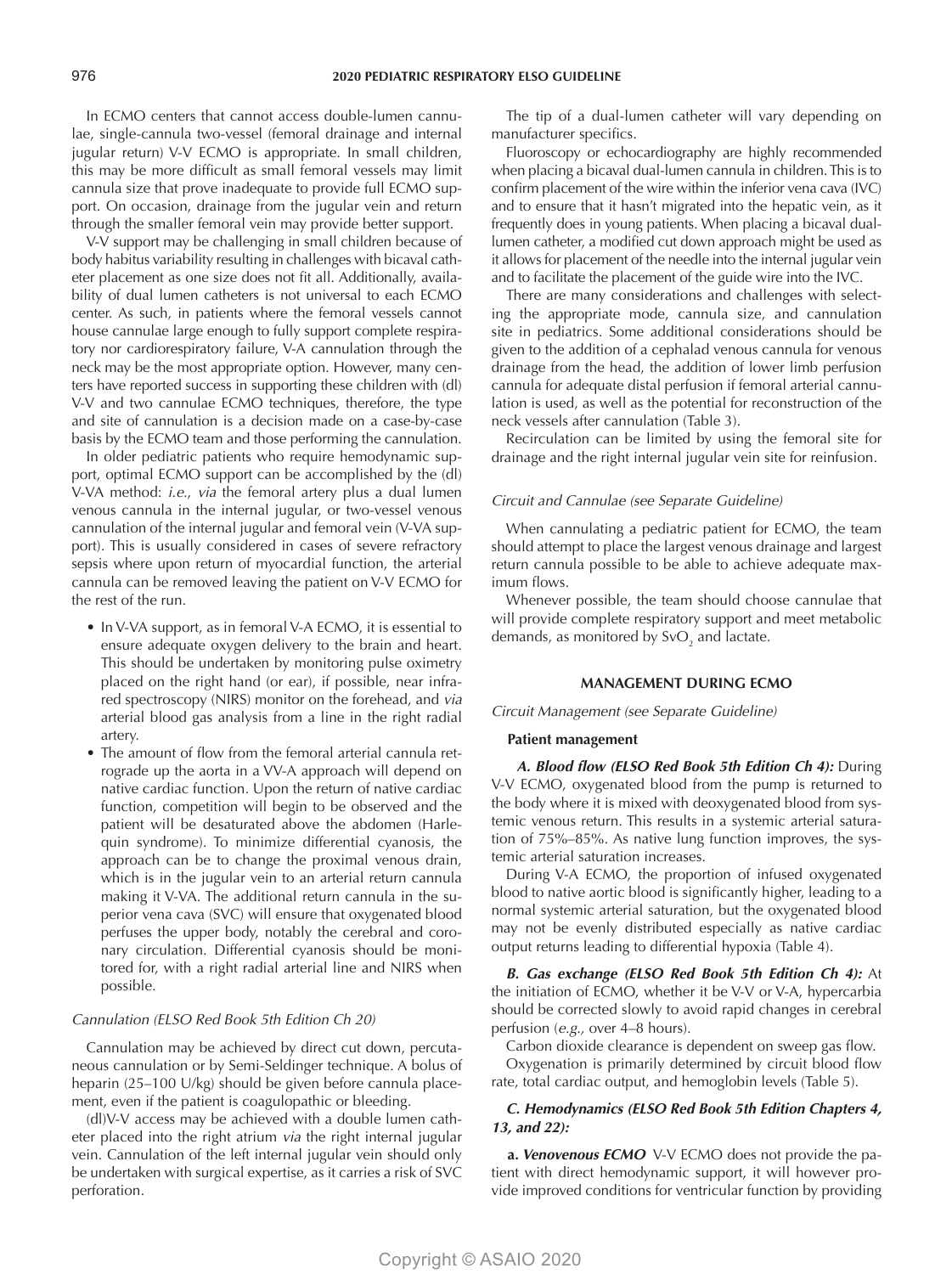well-oxygenated coronary artery blood flow. Therefore, vasoactive medications and infusions may be required to optimize cardiac output, blood pressure, and systemic vascular resistance.

SvO<sub>2</sub> may not be a reliable indicator of oxygen delivery due to recirculation in V-V ECMO.

**Recirculation** occurs when oxygenated blood returns directly to the ECMO circuit and not to the patient. This results in proportionally less oxygenated blood circulating to the patient. It is increased by higher circuit flow and lower cardiac output. Type and placement of cannulae affect recirculation as well. Recirculation may be higher in atrial double lumen or two-site single cannulation techniques.

**Hypertension** occurs frequently with V-V ECMO and may be seen due to the diversion of venous blood into the ECMO circuit resulting in low cardiac filling pressures.

In the event of a **cardiac arrest** during a V-V ECMO run, compressions should be initiated when possible, as per Pediatric Advanced Life Support (PALS) algorithms. Vasoactive support should be initiated early. The V-V circuit should continue running during the resuscitation to support gas exchange in lungs that will most likely not be adequately supported by conventional mechanical ventilation or bagging. Cardiopulmonary resuscitation, although necessary, puts the patient at risk for cannula displacement, vessel rupture, and air entrainment into the circuit. The priorities during a cardiac arrest while on V-V ECMO are: (1) appropriate resuscitation of the patient and (2) initiation of V-A ECMO support as soon as possible.

*b. Venoarterial ECMO* V-A ECMO provides hemodynamic support, and the amount of support depends on flow provided by the size of the cannulae native cardiac output and systemic vascular resistance.

Although the pulse pressure and mean arterial pressure may be lower than usual, systemic perfusion is usually adequate. Inotropes and vasopressors should be weaned in V-A ECMO if possible as the perfusion improves with ECMO support.

End-organ oxygen delivery is best assessed by mixed venous blood saturation, lactate, urine output, NIRS, and peripheral perfusion in V-A ECMO. Increasing pump flows may help achieve better perfusion and oxygen delivery in V-A ECMO, however, this may be at the expense of increased hemolysis.

If systemic oxygen delivery is inadequate, the pump flow should be increased based on the size of the cannula until perfusion is adequate. Extra blood or crystalloid to optimize cardiac preload and/or oxygen carrying capacity may be required to achieve end organ oxygen delivery.

In V-A ECMO, the loss of pulsatile flow may incur an increase in renin and angiotensin. Hypertension may also reflect fluid overload, pain, or agitation. Systemic vasodilators, diuretics, or sedation may all be used to treat hypertension depending on the etiology.

*D. Ventilator management (ELSO Red Book 5th Edition Chapters 21 and 22):* Regardless whether V-V or V-A ECMO is employed for primary respiratory failure, the goal should be lung rest *via* reduction of barotrauma/volutrauma and minimization of oxygen toxicity.

Typical rest settings should include low-normal peak inspiratory pressure (<25) and fraction of inspired oxygen <50%. Positive end-expiratory pressure should be between 5 and 15 cm  $H_2O$  and titrated to lung recruitment and distention of large airways to promote secretion clearance, whereas the patient remains unable to self-recruit. Low or no respiratory rates may be needed.

The use of lung recruitment maneuvers is controversial.<sup>5</sup>

Spontaneous breathing should be allowed, as this enhances recovery and lung rehabilitation.<sup>5</sup> However, strong spontaneous breathing can produce high transpulmonary pressures and result in patient self-inflicted lung injury (P-SILI).<sup>6</sup> Adjusting sweep as flow to improve ventilation may help.

Sweep gas should be adjusted to maintain the blood PaCO<sub>2</sub> at 40–45mm Hg, or permissively higher in patients with chronic lung disease.7

If a pneumothorax develops, the ventilator settings can be further reduced at the risk of incurring atelectasis. Consideration should be given to manage the patient with CPAP only or no positive pressure. Due to the risk of bleeding, the decision to place a chest tube for a pneumothorax should be considered carefully by senior clinicians, with hemodynamic compromise being the only absolute indication for placement.

iNO may be considered in patients with severe right heart failure and pulmonary hypertension, to promote forward flow and ventilation/perfusion matching, although it is not typically needed during V-V ECMO runs. Positive end-expiratory pressure on ventilator rest settings should be optimized to minimize right heart strain and prostaglandins may be considered to maintain ductal patency in neonates.

Extubation while on ECMO is an option to consider as it allows for decreased sedation, improved neurologic assessments, and increased rehabilitation. However, this must be carefully considered in young children in whom it may be difficult to adequately clear secretions and in whom wakefulness must be weighed against the risk of cannula kinking and dislodgement.

*E. Fluid management (ELSO Red Book 5th Edition Ch 22):* The ultimate goal of management is to target dry weight.

Once hemodynamic stability is achieved, diuretics may be instituted, with the addition of hemofiltration if needed. If the patient has significant acute kidney injury, continuous hemofiltration may be added to the extracorporeal circuit to maintain fluid and electrolyte balance.

Early renal support with hemofiltration may aid in providing optimal nutritional and metabolic support, whilst ensuring fluid overload is avoided or reversed.

*F. Sedation (ELSO Red Book 5th Edition Ch 22):* The patient should be adequately sedated during cannulation and for the first 12 to 24 hours to avoid air embolism, minimize the metabolic rate, ensure cannulation sites are secure, and to reduce risk of cannula site bleeding.

It is rarely necessary to paralyze the patient except during cannula placement, or to achieve adequate venous drainage while other measures are enacted to enhance this.

Because sedation during V-V ECMO is often needed to tolerate endotracheal intubation, conversion to tracheostomy may be considered to minimize sedation and immobilization especially if a prolonged ECMO run is anticipated.

Sedation should be titrated to the patient's level of anxiety, discomfort and eventually, it should be titrated such that the patient is able to perform self-recruitment and interact synchronously with the ventilator.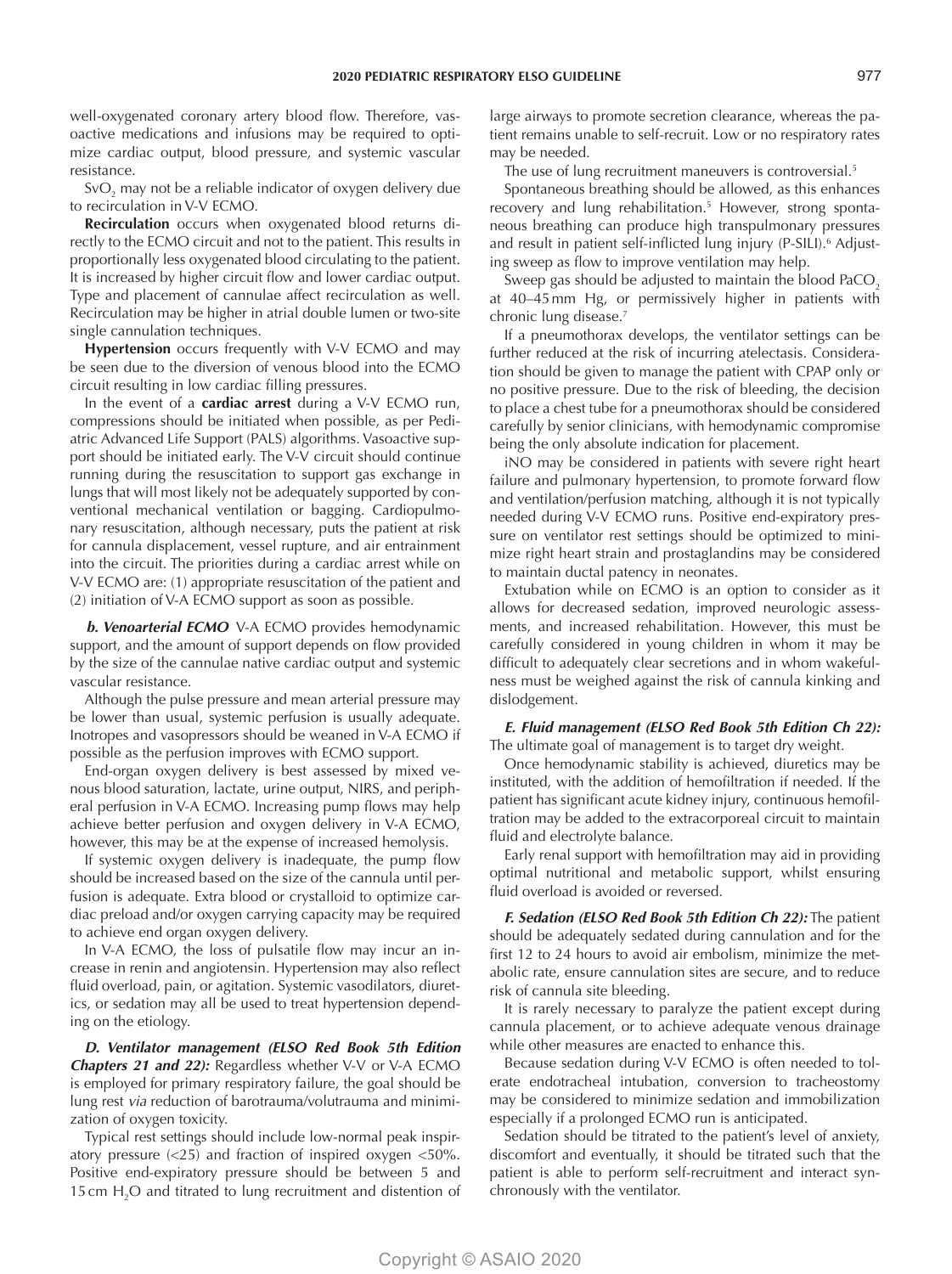**Table 1. Common Conditions Requiring ECMO (***ELSO Red Book***, 5th Edition, Chapters 18 and 19)**

| Conditions for Respiratory ECLS: |  |  |
|----------------------------------|--|--|
|                                  |  |  |

| Acute respiratory distress syndrome<br>Viral or bacterial pneumonia |
|---------------------------------------------------------------------|
| Aspiration pneumonia                                                |
| Status asthmaticus                                                  |
| Mediastinal masses                                                  |
| Pulmonary hemorrhage                                                |
| Severe air leak                                                     |
| Bridge to transplant                                                |
| Perioperative support to airway surgery                             |
| Temporary lung nonfunction (e.g., extensive bronchoalveolar lavage) |

ECLS, extracorporeal life support; ECMO, extracorporeal membrane oxygenation.

Sedation and analgesia should be held long enough to safely perform a neurologic exam daily, if possible.

Minimizing sedation will increase mobilization, promote spontaneous ventilation for pulmonary recruitment and lung recovery, and decrease withdrawal.<sup>8,9</sup>

*G. Nutrition (ELSO Red Book 5th Edition Ch 22):* Enteral feeding should be promoted to reduce the need for total parenteral nutrition.

Daily caloric goals should approximate those for critical illness.

Even if the gut is nonfunctional, the team should promote bowel health with an effective laxative regimen. A significant complication that is often the harbinger of impending clinical decline is gastrointestinal bleeding and feeding intolerance.

*H. Infection (ELSO Red Book 5th Edition Ch 22):* Routine circuit cultures and prophylactic antibiotics are not indicated, beyond treating an underlying infection.

The patient will be unable to mount a fever during ECMO due to circuit temperature control, therefore a high index of suspicion must be maintained.

*I. Neurology (ELSO Red Book 5th Edition Chapters 14 and 22 and Neuromonitoring Guidelines):* Routine head

## **Table 2. Relative Contraindications, Conditions With Poor Prognosis (***ELSO Red Book***, 5th Edition, Chapter 19)**

| Conditions rendering patient unlikely to benefit from ECLS:   |
|---------------------------------------------------------------|
| Large intracranial bleed with mass effect or need for         |
| neurosurgical intervention                                    |
| Hypoxic cardiac arrest without adequate CPR                   |
| Irreversible underlying cardiac or lung pathology (and not a  |
| transplant candidate)                                         |
| Pulmonary hypertension and chronic lung disease               |
| Chronic multiorgan dysfunction                                |
| Incurable malignancy                                          |
| Allogenic bone marrow recipients with pulmonary infiltrates   |
| Conditions with worse prognosis in respiratory ECLS:          |
| Hepatic or renal failure                                      |
| Pertussis infection in infants                                |
| Fungal pneumonia                                              |
| Immunodeficiency                                              |
| <b>Relative contraindications:</b>                            |
| Vessel anomalies or having previously been clipped or ligated |
| for prior ECMO                                                |
| Localized site infection                                      |
| $  -$                                                         |

CPR, cardiopulmonary resuscitation; ECLS, extracorporeal life support; ECMO, extracorporeal membrane oxygenation.

| <b>Table 3. Cannulation Complications</b> |  |  |  |
|-------------------------------------------|--|--|--|
|-------------------------------------------|--|--|--|

**Cannulation complications:** Cannula malposition Bleeding Vessel damage Adjacent organ injury Air embolism Right atrial injury Pericardial effusion

## **Table 4. Blood Flow Rate**

|                 | <b>Oxygen Delivery</b> | <b>ECMO Blood Flow Rate</b> |
|-----------------|------------------------|-----------------------------|
| <b>Neonates</b> | 6 ml/kg/min            | 100-150 ml/kg/min           |
| Children        | 4-5 ml/kg/min          | 80-120 ml/kg/min            |

ECMO, extracorporeal membrane oxygenation.

ultrasounds should be performed in neonates at ECMO initiation, and then daily or second-daily thereafter.

Daily neurologic assessments should be performed in patients while on ECMO. If there are any concerns for bleeding or infarct, computed tomography is indicated.

NIRS and EEG may also be used to monitor neurologic function, particularly in sedated patients.

*J. Anticoagulation (ELSO Red Book 5th Edition Ch 7 and Anticoagulation Guidelines):* Most children require a general algorithm with a customized approach for titration of heparin or direct thrombin inhibitors. Anticoagulation management, especially in neonates, can be challenging due to developmental differences in hemostasis, low pump flows, and high transfusion requirements.

# **WEANING OFF ECMO**

## *Weaning V-V ECMO (ELSO Red Book 5th Edition Ch 24)*

Improving compliance and radiographic appearance of the lungs are indications of recovery. Additionally, improvement in oxygenation and ventilation may be observed without changes to the circuit or ventilator.

When management is carried out using lowest blood flow to provide adequate support and low ventilator settings, weaning will occur naturally as patient improves. A trial off may be indicated sooner, in circumstances such as uncontrolled bleeding.

Although weaning, it is imperative not to oversedate the patient because of dyspnea. Providers must distinguish dyspnea and tachypnea without distress in an unbothered patient versus dyspnea with distress. The removal or depression of respiratory drive may hinder the ability to wean off ECMO

### **Table 5. Ventilation and Oxygenation**

| <b>Factors that Determine</b><br>Ventilation                   | Factors that Determine Oxygenation                                   |
|----------------------------------------------------------------|----------------------------------------------------------------------|
| Sweep gas flow rate<br>Membrane properties<br>and surface area | Membrane integrity (presence of clots)<br>Blood flow rate            |
| Inlet PCO <sub>2</sub>                                         | Membrane properties and surface area<br>O <sub>2</sub> concentration |